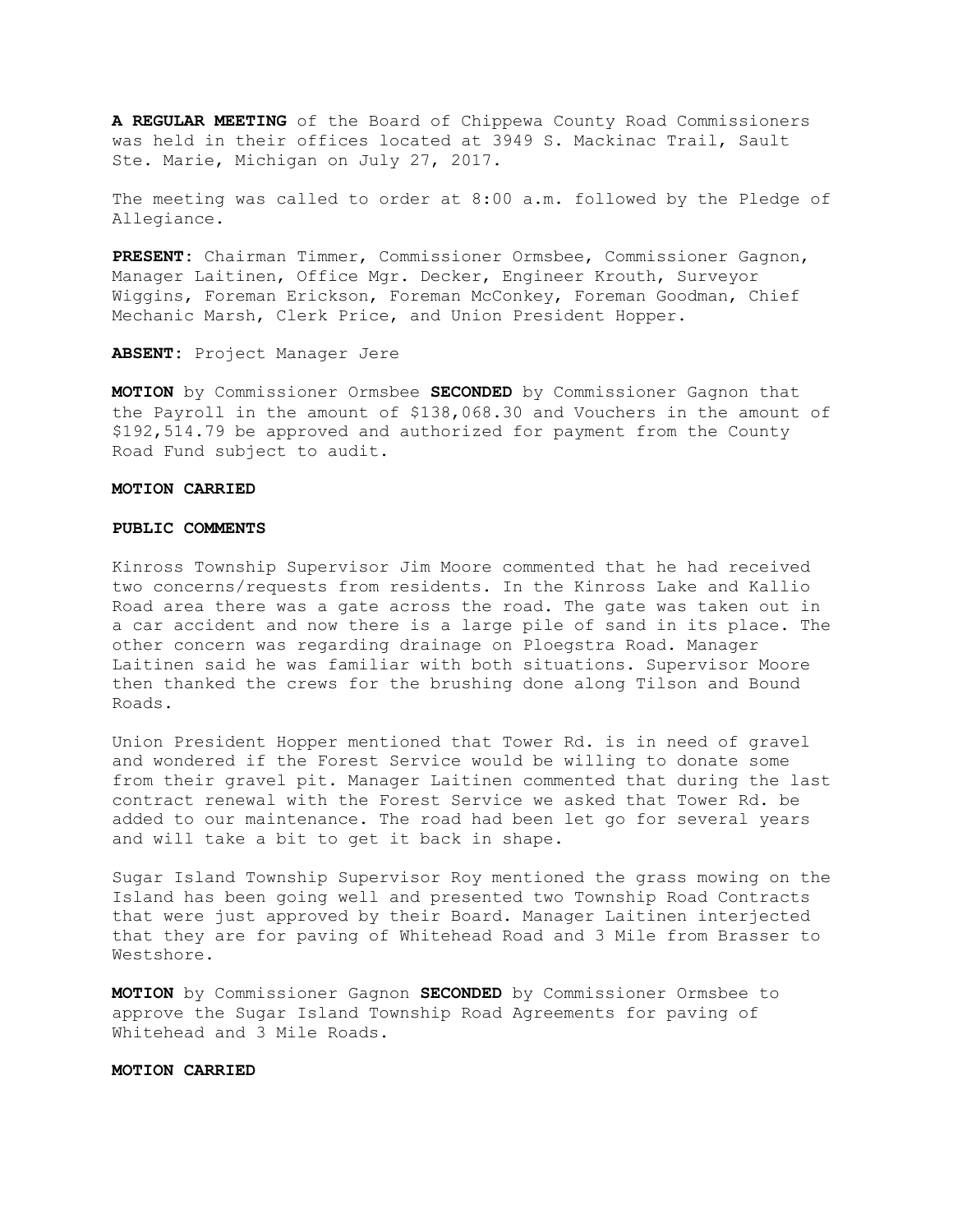## **STAFF REPORTS**

Foreman Erickson

- Continuing work on Lockhart Rd culvert replacement.
- Dragging and patching gravel roads.
- Sinkhole repairs on the Easterday/I-75 ramp.

Foreman McConkey

- Dragging gravel roads when possible.
- Ditches are full.
- Spring Bay Road ditching.
- Roadside grass cutting going well.
- Mechanic busy.

# Foreman Goodman

- Prairie Road concrete culvert project.
- Case Brush Hog is running on Tilson Rd.
- Roadside grass cutting.

## Office Manager Decker

- Financials are done for June.
- Active shooter training held here on the  $25^{th}$ .
- Healthcare research and rate renewal.
- Pension communications.
- The first order of 5000 snow stakes has arrived. An additional 5000 are ordered with 5000 remaining.

Engineer Krouth

- Little Rapids Project guardrail replacement taking place today. A plaque is being made listing the Partners in the project that will be mounted to the bridge. On Thursday August 24 at 1:00 PM a ceremony will be held to celebrate the project and those involved.
- Spent two days doing PASER rating on the west end of the County.
- Ongoing project work.
- Title sheet for the 9 Mile Project is complete and ready for Board and Manager approval.

Chief Mechanic Marsh

- Shop has been staying very busy. Many minor breakdowns.
- Sign Truck has been delivered to Truck & Trailer and a dump box was brought back.

Union President Hopper

• The Union would like to get some additional information on how the Insurance costs were calculated and suggested breaking out the active and retiree's to see if there is a savings.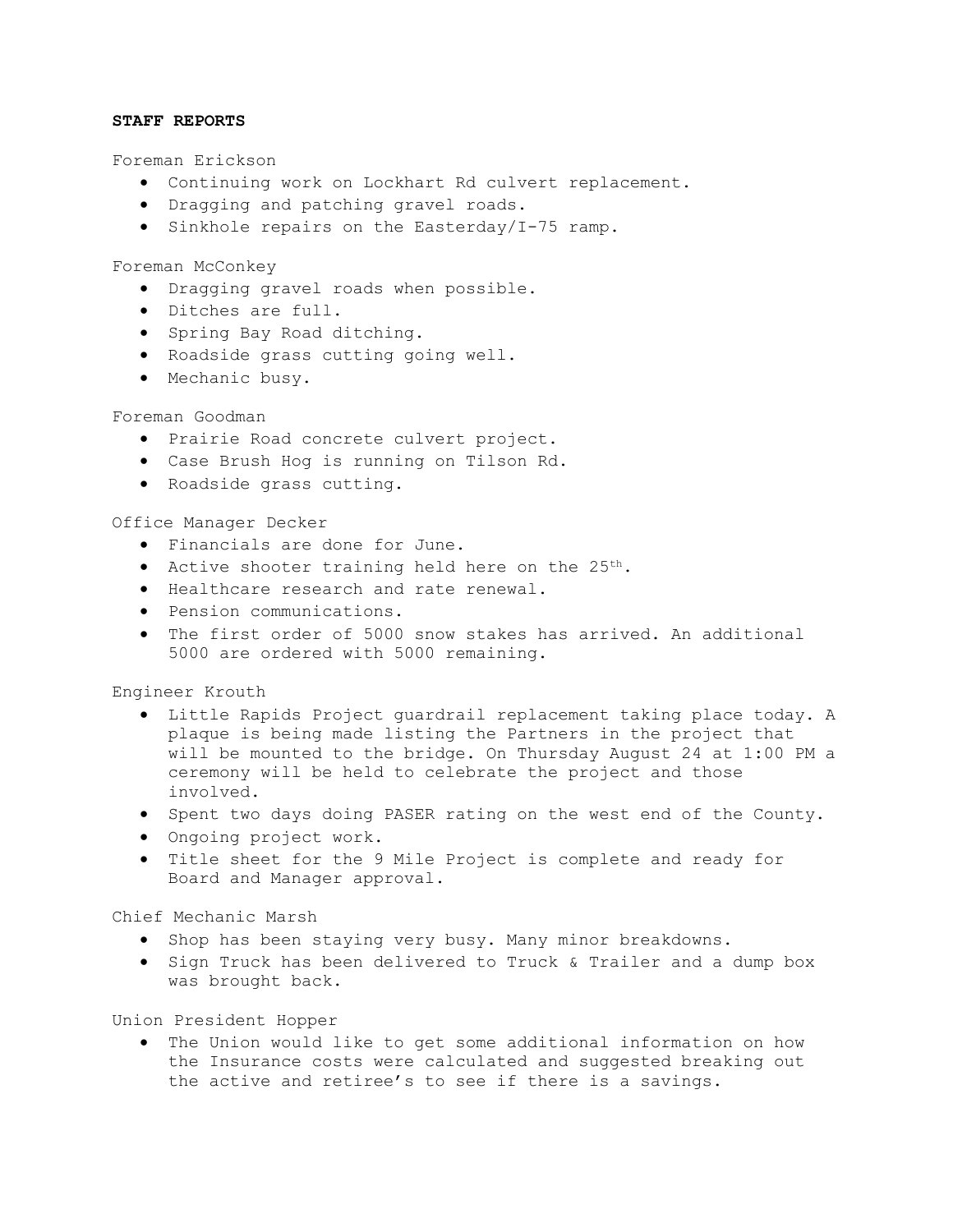Manager Laitinen

- Continuing to work on staffing increases and changes.
- Attended the Wetland Banking Board Meeting. It was a good meeting but no attendees from any Cities or Villages. MDOT and MDEQ were in attendance but still had no answers on what administrative services they will provide. The guidance document needed to rank applications has been approved with the understanding that it is a working document and subject to revision. The committee also approved an issuance of an REP to hire a Manager for the program.
- Attended the J.A.T.C. Meeting. Discussion focused on sediment discharges as they relate to large storm sewer systems. Also discussed were proposed endangered species, both plant and animal that may affect the way we work in the ROW.
- Continuing to gather road agreements for this paving season. Have to finish agreements for Kinross and Drummond Island Townships before going to bid.
- On Tuesday the office staff and Management received "Live Shooter Training." This was an eye-opening experience and was very well received. The trainers assessed the office building and gave suggestions on ways to increase safety. We would like to have them back in April for the Safety meeting.

#### **NEW BUSINESS**

Approval and Signatures for the 9 Mile Project.

Due to significant savings from the Riverside Dr project and an increase in Federal allocation amounts we are able to fund the 9 Mile culvert change project. This project was previously approved and waiting for funding. A meeting was called to put the project on the active tip. This would go to bid this fall with 2018 construction.

**MOTION** by Commissioner Gagnon **SECONDED** by Commissioner Ormsbee to approve and sign the title page for the 9 Mile Culvert Replacement.

## **MOTION CARRIED**

## **OLD BUSINESS**

Chairman Timmer suggested setting up a work session to discuss how to go about funding large road projects like H-40 and possible alternatives to traditional paving.

#### **COUNTY COMMISSIONERS'COMMENTS** None

#### **PUBLIC COMMENTS:**

Kinross Township Supervisor Moore asked if Manager Laitinen had made contact with the Tribe regarding funding and the upcoming Forest Lodge project. Manager Laitinen answered that he is trying to set up a meeting today.